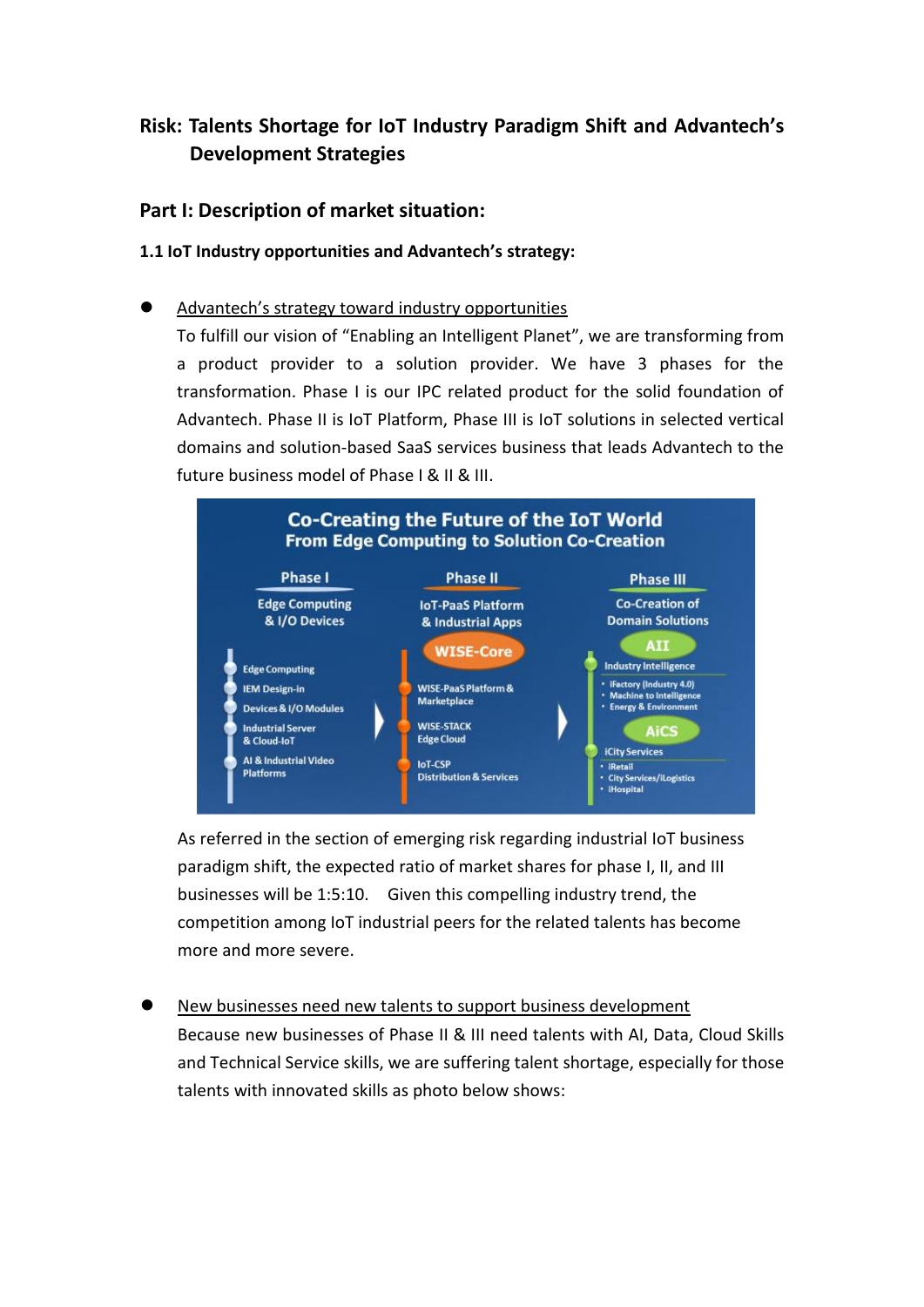

### **1.2 Talent Market Survey:**

758490 C

 Talent shortage will be a problem for IoT opportunities' development According to Gartner, cloud adoption has grown by 388% since 2015, and Cloud is becoming a key priority, which leads to Talents shortage for the talents we need.

#### Percentage of Respondents Significantly insufficient | Lacking in places AI/ML **Burning Issues:** Top talent gaps Innovation lab management/support  $30%$ that IT service Multicloud provisioning and management providers proviacio<br>should address Cloud application development Cloud security  $17%$ Analytics and data Ongoing<br>Opportunities: Business process management Large opportunities<br>that IT service Enterprise architecture 10% Agile skills 11% providers should<br>strengthen focus on Cybersecurity Application integration/API Vendor relationship management Sourcing management Business analysts **Moderate Demand:** More opportunistic Portal development focus and limited Infrastructure buyer demand COBOL and legacy code 8% Project management 100% 0% 50% n = 32 to 61 insurance CIOs answering, excluding "N/A (No need for this skill)" Q. How would you rate your resource capabilities in the follo wing areas Source: 2021 Gartner CIO Survey Note: Values below 3% are not shown

Top IT Talent Gaps Drive Opportunities for IT Service Providers

**Gartner**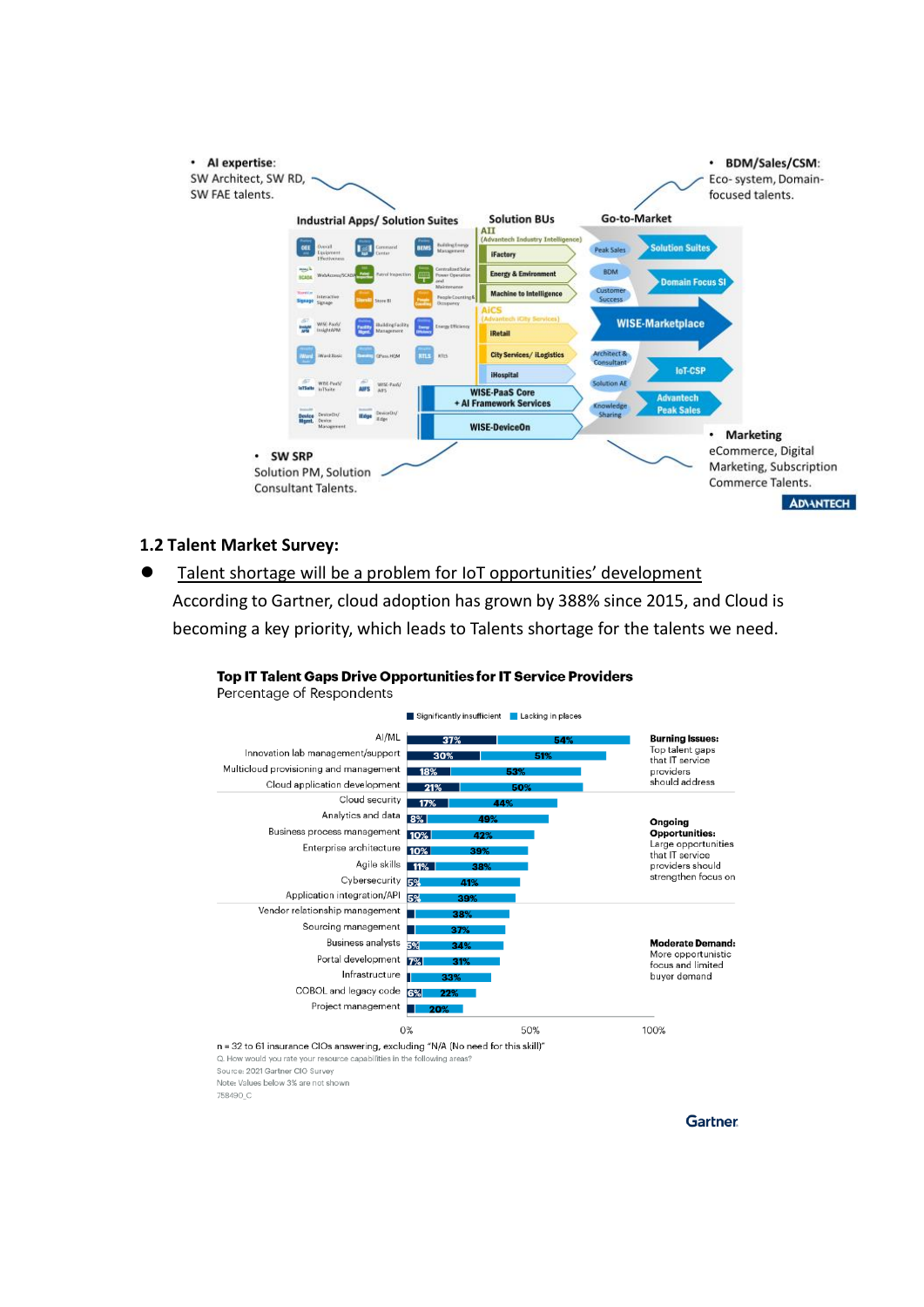## **Part II: Impact to Advantech:**

- Hardware Engineer Shortage in Phase I business Due to the development of IoT businesses, magnetic effect of semi-conductor and talent shortage, we have difficulties finding hardware engineer.
- Innovated Talents Shortage in Phase II & III businesses Since Advantech is developing new businesses with cross-function services, we are pursuing innovated talents with different new skillset and different domain knowledge such as AI, Data, Solution, Digital Marketing skills.
- **Talent Development to shorten the gap between Supply and Demand** Because innovated talents are rare, we are planning to complete the talent development mechanism to cultivate the talents for new business to shorten the gap of talent shortage. We not only value Talent Recruitment to fulfill the talent that new business needs, but we also establish Talent development to help find the right people for us.

## **Part III: Mitigation that Advantech has taken**

 Establish Sustainability & Development Committee ("SDC") & Talent Lab Committee to manage with talent shortage

The board established SDC & Talent Lab(T-Lab) committee to focus on Talent Development Program and Talent Recruiting Programs to value and manage with issues concerning talents.



# Talent Cultivation CoE 以人才培育為核心建立核心能耐

Talent Recruiting Program: